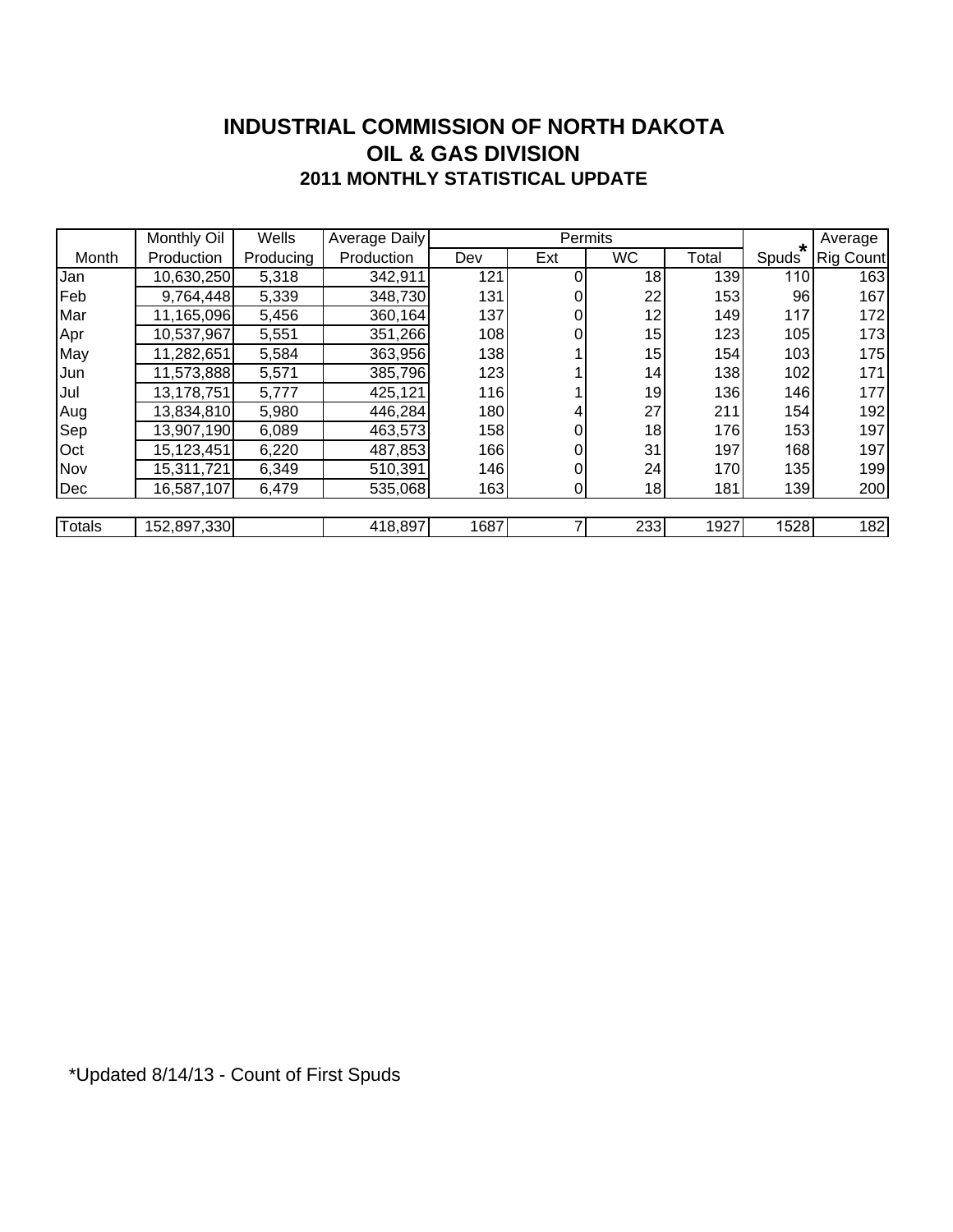### **STATE OF NORTH DAKOTA 2011 COUNTY COMPLETION STATISTICS**

|              | Total | Total      | Development |                | Wildcat |     | Extension |     |             |       | Re-Entry |       |
|--------------|-------|------------|-------------|----------------|---------|-----|-----------|-----|-------------|-------|----------|-------|
| Cnty         | Wells | Productive | Prod.       | Dry            | Prod.   | Dry | Prod.     | Dry | Recompleted | Prod. | Dry      | Other |
| Bil          | 23    | 23         | 19          |                | 4       | ი   | ი         | ი   | ი           | 0     | 0        | 0     |
| <b>Bot</b>   | 15    | 12         |             |                | 5       |     |           |     |             |       |          | 3     |
| <b>Bow</b>   | 6     | 3          | 3           |                |         |     |           | 0   |             |       |          | 3     |
| <b>Bke</b>   | 41    | 40         | 30          |                | 8       |     | ⌒         |     |             | 0     | 0        |       |
| Div          | 77    | 77         | 64          |                | 12      |     |           |     |             |       |          |       |
| Dun          | 202   | 199        | 185         | 3              | 12      |     |           |     |             |       |          |       |
| GV           |       | 5          |             |                | 3       |     |           |     |             |       |          | 0     |
| <b>McK</b>   | 275   | 272        | 233         | 3              | 36      |     |           |     |             |       |          | 6     |
| Mcl          | 11    | 11         | 10          |                |         |     |           |     |             |       |          |       |
| Mou          | 316   | 315        | 307         |                | 6       |     |           |     |             | 0     |          | 5     |
| Ren          | 6     | 6          |             |                |         |     |           |     |             | 0     |          |       |
| Slp          |       |            |             |                |         |     |           |     |             | 0     |          |       |
| <b>Stk</b>   | 34    | 31         | 16          |                | 15      |     |           | 0   |             |       |          | 3     |
| Wil          | 256   | 256        | 167         |                | 88      |     |           |     |             |       |          | 8     |
| Wrd          |       | O          |             |                |         |     |           | 0   | 0           | 0     |          |       |
| <b>Total</b> | 1271  | 1251       | 1048        | 8 <sub>l</sub> | 192     |     | 6         | 0   | 3           | 2     | 0        | 35    |

### **2011 COUNTY DRILLING FOOTAGE**

|            | Development |        | Wildcat          |        |        | Extension      | <b>Re-Entry</b> |     |               |            |
|------------|-------------|--------|------------------|--------|--------|----------------|-----------------|-----|---------------|------------|
| County     | Prod.       | Dry    | Prod.            | Dry    | Prod.  | Dry            | Prod.           | Dry | <b>Others</b> | Footage    |
| Bil        | 353,867     |        | 83,844           |        |        |                |                 |     |               | 437,711    |
| Bot        | 36,288      |        | 36,199           |        |        |                |                 |     | 13,145        | 85,632     |
| <b>Bow</b> | 43,794      |        |                  |        |        |                |                 |     | 46,656        | 90,450     |
| <b>Bke</b> | 449,781     |        | 109,306          |        | 12,510 |                |                 |     | 14,025        | 585,622    |
| Div        | 1,170,871   |        | 218,977          |        |        |                | 50              |     | 20,924        | 1,410,822  |
| Dun        | 3,730,004   | 6,389  | 242,259          |        | 15,368 |                | 10,823          |     | 5,888         | 4,010,731  |
| GV         | 41,893      | 21,625 | 44,315           |        |        |                |                 |     |               | 107,833    |
| <b>McK</b> | 4,798,270   | 34,580 | 767,480          |        | 20,150 |                |                 |     | 35,412        | 5,655,892  |
| Mcl        | 202,452     |        | 20,678           |        |        |                |                 |     |               | 223,130    |
| Mou        | 6,001,248   | 01     | 115,938          | 8,405  | 45,084 |                |                 |     | 28,046        | 6,198,721  |
| Ren        | 25,398      |        | 14,723           |        |        |                |                 |     |               | 40,121     |
| Slp        | 14,877      |        |                  |        |        |                |                 |     |               | 14,877     |
| <b>Stk</b> | 314,356     | 0      | 278,391          | 19,945 |        |                |                 | 0   | 31,164        | 643,856    |
| Wil        | 3,401,182   | 0      | 1,789,302        |        |        |                |                 |     | 51,979        | 5,242,463  |
| Wrd        |             |        |                  | 6,480  |        |                |                 |     |               | 6,480      |
| Total      | 20,584,281  |        | 62,594 3,721,412 | 34,830 | 93,112 | $\overline{0}$ | 10,873          |     | 0 247,239     | 24,754,341 |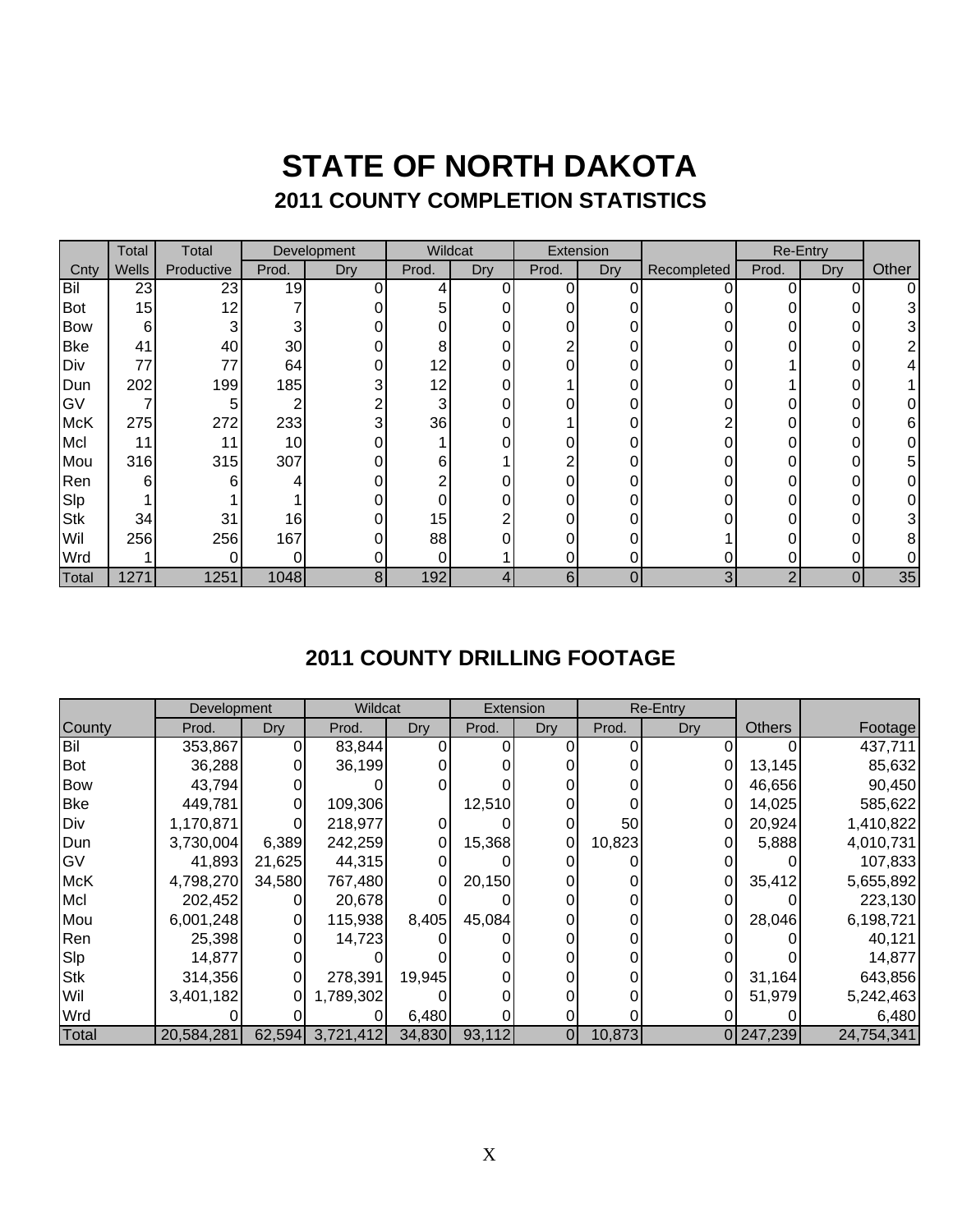## **STATE OF NORTH DAKOTA 2011 STATE-WIDE WELL COMPLETION STATISTICS**

|       | Total            | Total      | Development |                | Wildcat         |     | Extension |     |             | <b>Re-Entry</b> |     |       |
|-------|------------------|------------|-------------|----------------|-----------------|-----|-----------|-----|-------------|-----------------|-----|-------|
| Month | Wells            | Productive | Prod.       | Dry            | Prod.           | Dry | Prod.     | Dry | Recompleted | Prod.           | Dry | Other |
| Jan   | 73               | 71         | 58          |                | 12              |     |           |     |             | 0               |     | 3     |
| Feb   | 68               | 67         | 56          |                | 9               |     |           |     |             |                 |     |       |
| Mar   | 84               | 81         | 65          |                | 15              |     |           |     |             | 0               | 0   |       |
| Apr   | 81               | 81         | 67          |                | 14 <sub>1</sub> |     |           |     |             | 0               |     | 31    |
| May   | 85               | 81         | 66          | 3              | 14 <sub>1</sub> |     |           |     |             | 0               |     |       |
| Jun   | 100              | 99         | 80          | 01             | 19              |     | 0         |     |             | 0               | 0   |       |
| Jul   | 118              | 118        | 100         | 0              | 18              |     |           |     |             | 0               | 0   |       |
| Aug   | 127              | 127        | 107         |                | 20              | ი   | ი         | ∩   |             | 0               | 0   |       |
| Sep   | 134              | 130        | 111         |                | 19              | ⌒   |           |     |             | 0               | 0   | 8     |
| Oct   | 133              | 129        | 109         | ⌒              | 17              |     |           | ∩   |             |                 | ი   | 5.    |
| Nov   | 134              | 133        | 116         |                | 15              |     |           |     |             | ი               |     |       |
| Dec   | 134 <sub>1</sub> | 134        | $113$       |                | 20              |     |           |     |             |                 |     |       |
| Total | 1271             | 1251       | 1048        | 8 <sub>l</sub> | 192             |     | 6         | 0   | 3           | ◠               |     | 35    |

### **2011 STATE-WIDE DRILLING FOOTAGE**

|       | Development |          | Wildcat          |        |        | Extension      | Re-Entry |     |               | Monthly    |
|-------|-------------|----------|------------------|--------|--------|----------------|----------|-----|---------------|------------|
| Month | Prod.       | Dry      | Prod.            | Dry    | Prod.  | Dry            | Prod.    | Dry | <b>Others</b> | Footage    |
| Jan   | 1,133,951   | 0        | 253,591          | 10,050 | 22,925 |                |          | 0   | 30,549        | 1,451,066  |
| Feb   | 1,104,475   | 2,121    | 178,795          | 0      | 20,150 |                |          |     |               | 1,305,541  |
| Mar   | 1,291,726   | 14,420   | 282,997          | 0      | 22,159 |                |          |     | 15,315        | 1,626,617  |
| Apr   | 1,346,478   |          | 264,709          |        |        |                |          |     | 21,837        | 1,633,024  |
| May   | 1,324,797   | 33,325   | 264,496          |        |        |                |          |     | 37,098        | 1,659,716  |
| Jun   | 1,593,917   |          | 362,661          |        |        |                |          |     | 21,473        | 1,978,051  |
| Jul   | 1,969,606   | 0        | 347,242          |        |        |                |          |     | 6,059         | 2,322,907  |
| Aug   | 2,080,570   | 0        | 377,571          |        |        |                |          |     | 5,583         | 2,463,724  |
| Sep   | 2,180,150   | $\Omega$ | 384,820          | 16,375 |        |                |          |     | 44,063        | 2,625,408  |
| Oct   | 2,139,589   | 12,728   | 335,255          | 8,405  | 6,240  | $\overline{0}$ | 10,823   |     | 27,304        | 2,540,344  |
| Nov   | 2,231,708   | 0        | 285,568          | O      | 21,638 |                |          |     | 26,166        | 2,565,080  |
| Dec   | 2,187,314   |          | 383,707          |        |        |                | 50       |     | 11,792        | 2,582,863  |
| Total | 20,584,281  |          | 62,594 3,721,412 | 34,830 | 93,112 |                | 10,873   |     | 0 247,239     | 24,754,341 |